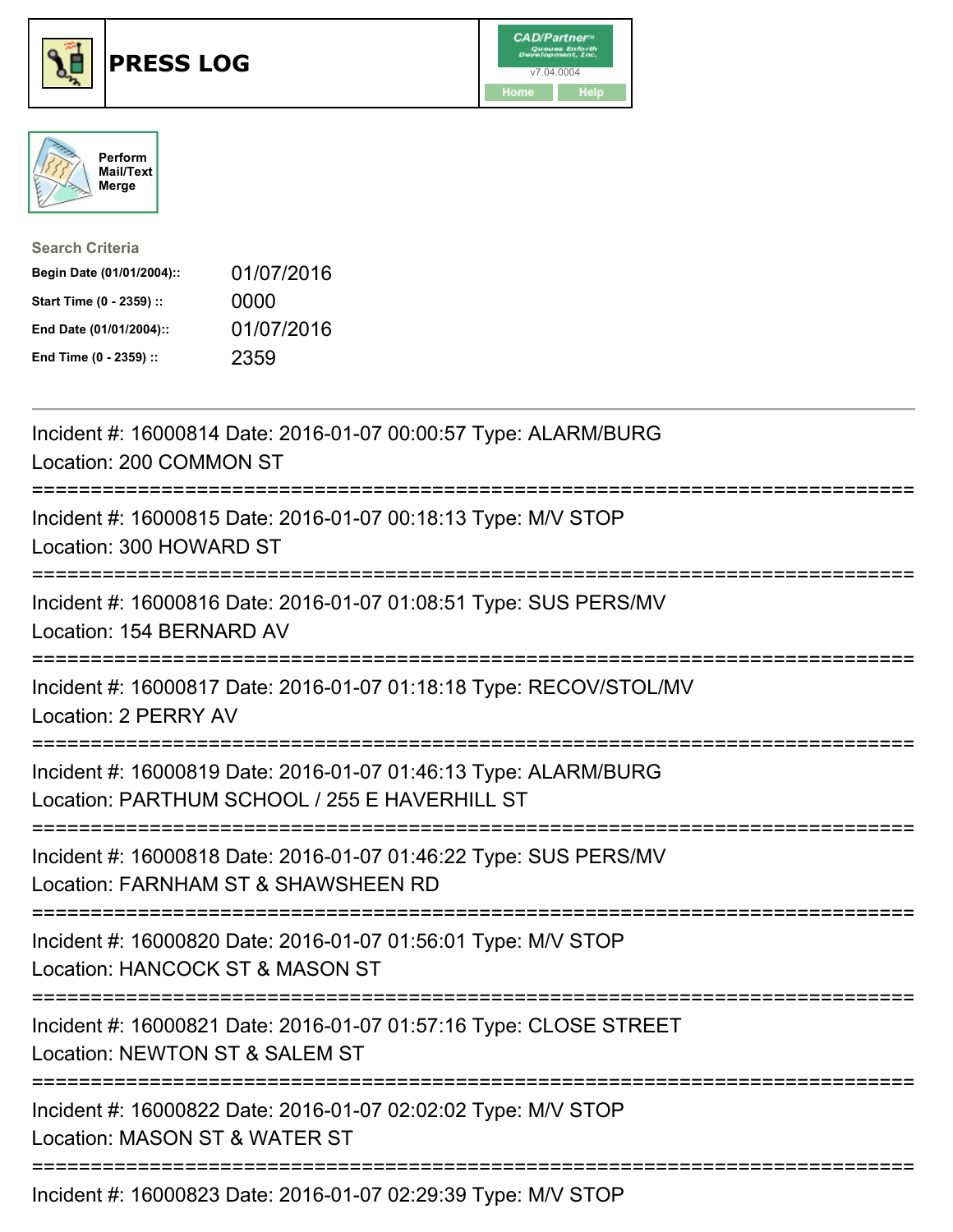Location: 25 CRESCENT ST =========================================================================== Incident #: 16000824 Date: 2016-01-07 04:04:29 Type: NOISE ORD Location: 550 BROADWAY =========================================================================== Incident #: 16000825 Date: 2016-01-07 04:40:14 Type: MEDIC SUPPORT Location: 11 CUSTER ST #3 =========================================================================== Incident #: 16000826 Date: 2016-01-07 05:52:43 Type: ALARM/BURG Location: 123 LAWRENCE ST =========================================================================== Incident #: 16000827 Date: 2016-01-07 06:21:03 Type: ALARM/BURG Location: J BRIANS / 615 S UNION =============================== Incident #: 16000828 Date: 2016-01-07 06:56:35 Type: ALARM/BURG Location: SPANISH BAPTIST CHURCH / 492 LOWELL ST =========================================================================== Incident #: 16000829 Date: 2016-01-07 06:59:36 Type: PARK & WALK Location: 90 LOWELL ST =========================================================================== Incident #: 16000830 Date: 2016-01-07 07:12:33 Type: DISTURBANCE Location: N CANAL ST =========================================================================== Incident #: 16000831 Date: 2016-01-07 07:41:57 Type: ALARM/BURG Location: LEOS AUTO REPAIR / 157 S BROADWAY =========================================================================== Incident #: 16000832 Date: 2016-01-07 07:44:35 Type: ALARM/BURG Location: BRUCKMANS FEED / 179 S BROADWAY =========================================================================== Incident #: 16000833 Date: 2016-01-07 07:46:12 Type: PRISONER CHK Location: 90 LOWELL ST =========================================================================== Incident #: 16000834 Date: 2016-01-07 07:53:35 Type: AUTO ACC/UNK PI Location: 573 S UNION ST =========================================================================== Incident #: 16000835 Date: 2016-01-07 07:56:49 Type: GENERAL SERV Location: 90 LOWELL ST =========================================================================== Incident #: 16000836 Date: 2016-01-07 08:00:02 Type: TOW OF M/V Location: NEWTON ST & SALEM ST =========================================================================== Incident #: 16000837 Date: 2016-01-07 08:03:00 Type: AUTO ACC/PI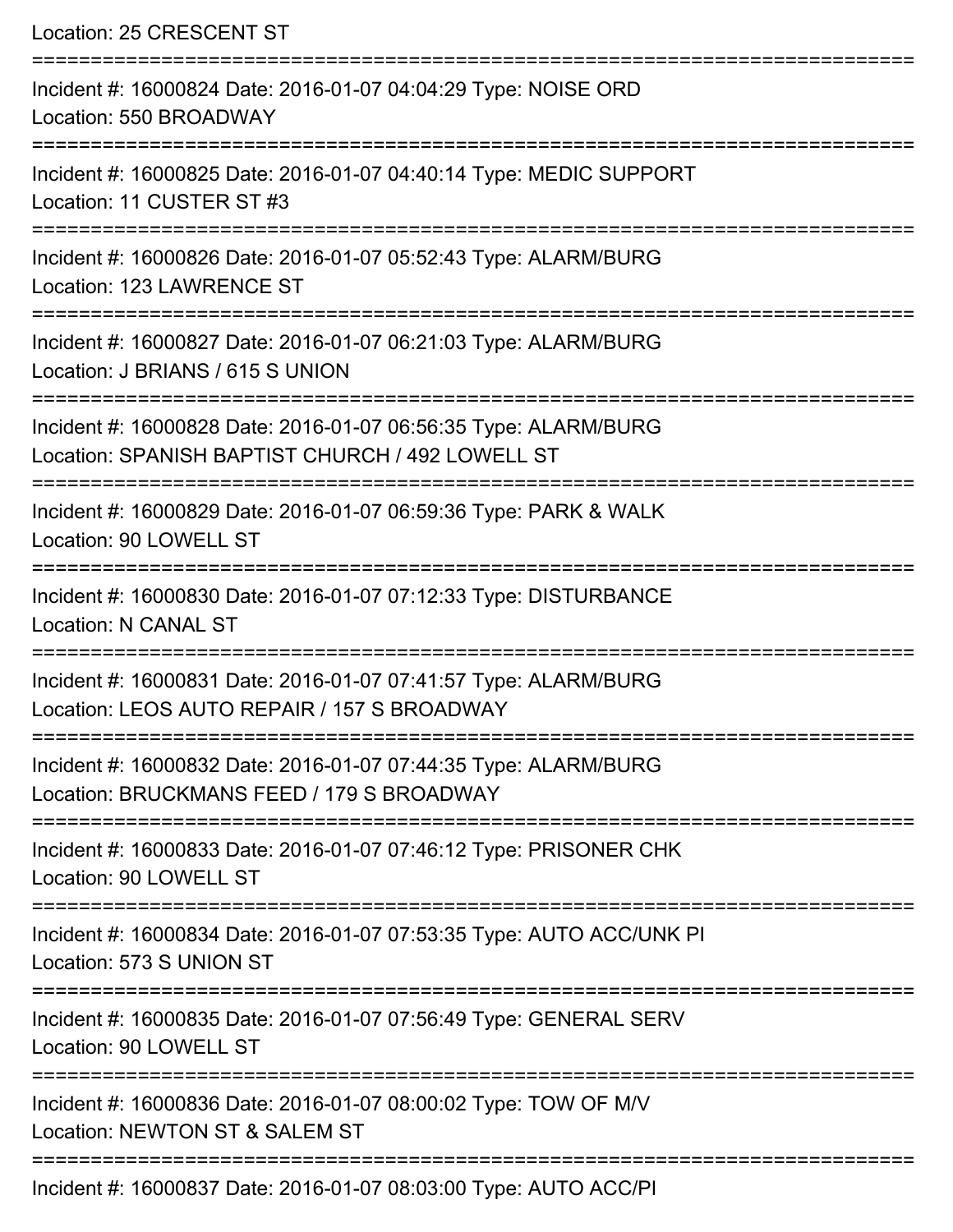| Incident #: 16000838 Date: 2016-01-07 08:06:32 Type: M/V STOP<br>Location: BROADWAY & HAVERHILL ST           |
|--------------------------------------------------------------------------------------------------------------|
| Incident #: 16000841 Date: 2016-01-07 08:07:15 Type: MISSING PERS<br>Location: 12 MONROE ST                  |
| Incident #: 16000839 Date: 2016-01-07 08:07:28 Type: CLOSE STREET<br>Location: LAWRENCE ST & PARK ST         |
| Incident #: 16000840 Date: 2016-01-07 08:09:55 Type: CLOSE STREET<br>Location: HAMPSHIRE & FRANKLIN          |
| Incident #: 16000842 Date: 2016-01-07 08:11:57 Type: CLOSE STREET<br>Location: NEWTON ST & SHATTUCK ST       |
| Incident #: 16000843 Date: 2016-01-07 08:20:57 Type: MEDIC SUPPORT<br>Location: 49 BRADFORD ST               |
| Incident #: 16000844 Date: 2016-01-07 08:32:30 Type: CK WELL BEING<br>Location: 113 EXCHANGE ST              |
| Incident #: 16000845 Date: 2016-01-07 08:37:52 Type: ALARM/BURG<br>Location: ESTRELLA OFFICES / 300 ESSEX ST |
| Incident #: 16000846 Date: 2016-01-07 08:40:45 Type: HIT & RUN M/V<br>Location: 634 BROADWAY                 |
| Incident #: 16000847 Date: 2016-01-07 09:00:45 Type: ALARM/BURG<br>Location: 112 ARLINGTON ST                |
| Incident #: 16000848 Date: 2016-01-07 09:19:09 Type: INVESTIGATION<br>Location: 70 N PARISH RD               |
| Incident #: 16000849 Date: 2016-01-07 09:23:38 Type: SUS PERS/MV<br>Location: 228 OSGOOD ST                  |
| Incident #: 16000850 Date: 2016-01-07 09:34:33 Type: MEDIC SUPPORT<br>Location: 8 SARGENT ST FL 2            |
| Incident #: 16000851 Date: 2016-01-07 09:50:58 Type: B&E FOLLOW UP                                           |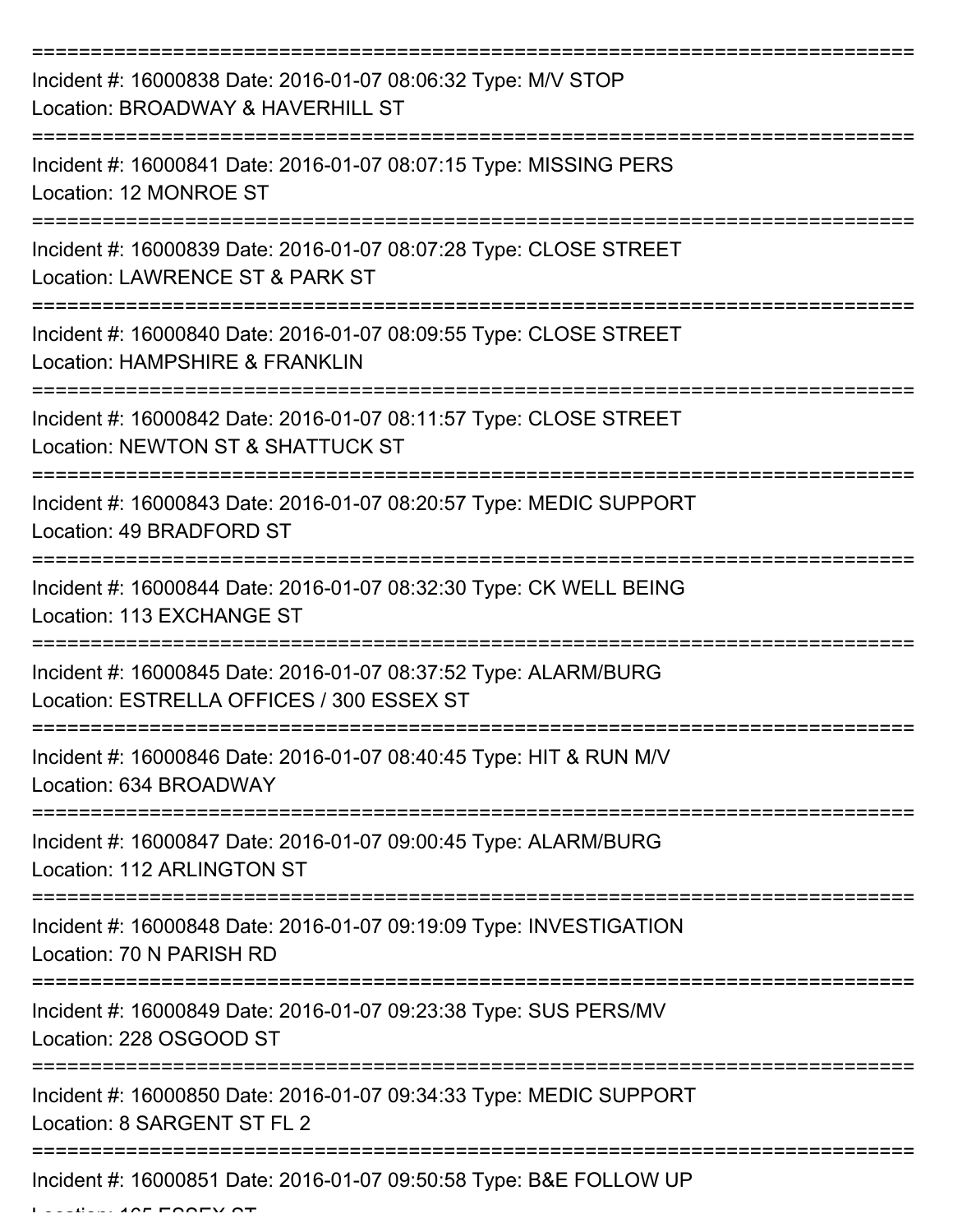| Incident #: 16000852 Date: 2016-01-07 09:58:58 Type: DISTURBANCE<br>Location: 205 BROADWAY                                 |
|----------------------------------------------------------------------------------------------------------------------------|
| Incident #: 16000853 Date: 2016-01-07 10:00:09 Type: MV/BLOCKING<br>Location: 300 CANAL ST                                 |
| Incident #: 16000854 Date: 2016-01-07 10:07:01 Type: SELECTIVE ENF<br>Location: SOUTH ST & WEDGEWOOD RD                    |
| Incident #: 16000855 Date: 2016-01-07 10:14:38 Type: M/V STOP<br>Location: SOUTH ST & WEDGEWOOD RD                         |
| Incident #: 16000856 Date: 2016-01-07 10:19:48 Type: M/V STOP<br>Location: SOUTH ST & WEDGEWOOD RD                         |
| =================<br>Incident #: 16000858 Date: 2016-01-07 10:20:05 Type: LARCENY/PAST<br>Location: LOAN USA / 92 BROADWAY |
| Incident #: 16000857 Date: 2016-01-07 10:20:21 Type: INVEST CONT<br>Location: 32 LAWRENCE ST                               |
| Incident #: 16000859 Date: 2016-01-07 10:28:53 Type: M/V STOP<br>Location: SOUTH ST & WEDGEWOOD RD                         |
| Incident #: 16000860 Date: 2016-01-07 10:32:43 Type: M/V STOP<br>Location: SOUTH ST & WEDGEWOOD RD                         |
| Incident #: 16000861 Date: 2016-01-07 10:34:52 Type: INVEST CONT<br><b>Location: 1 TREMONT ST</b>                          |
| Incident #: 16000862 Date: 2016-01-07 10:37:50 Type: M/V STOP<br>Location: SOUTH ST & WEDGEWOOD RD                         |
| Incident #: 16000863 Date: 2016-01-07 10:38:59 Type: DOMESTIC/PAST<br>Location: 2 APPLETON ST                              |
| Incident #: 16000864 Date: 2016-01-07 10:47:42 Type: M/V STOP<br>Location: SOUTH ST & WEDGEWOOD RD                         |
| Incident #: 16000865 Date: 2016-01-07 10:48:03 Type: ANIMAL COMPL                                                          |

Location: HAVEDHILL ST & DDOSDECT ST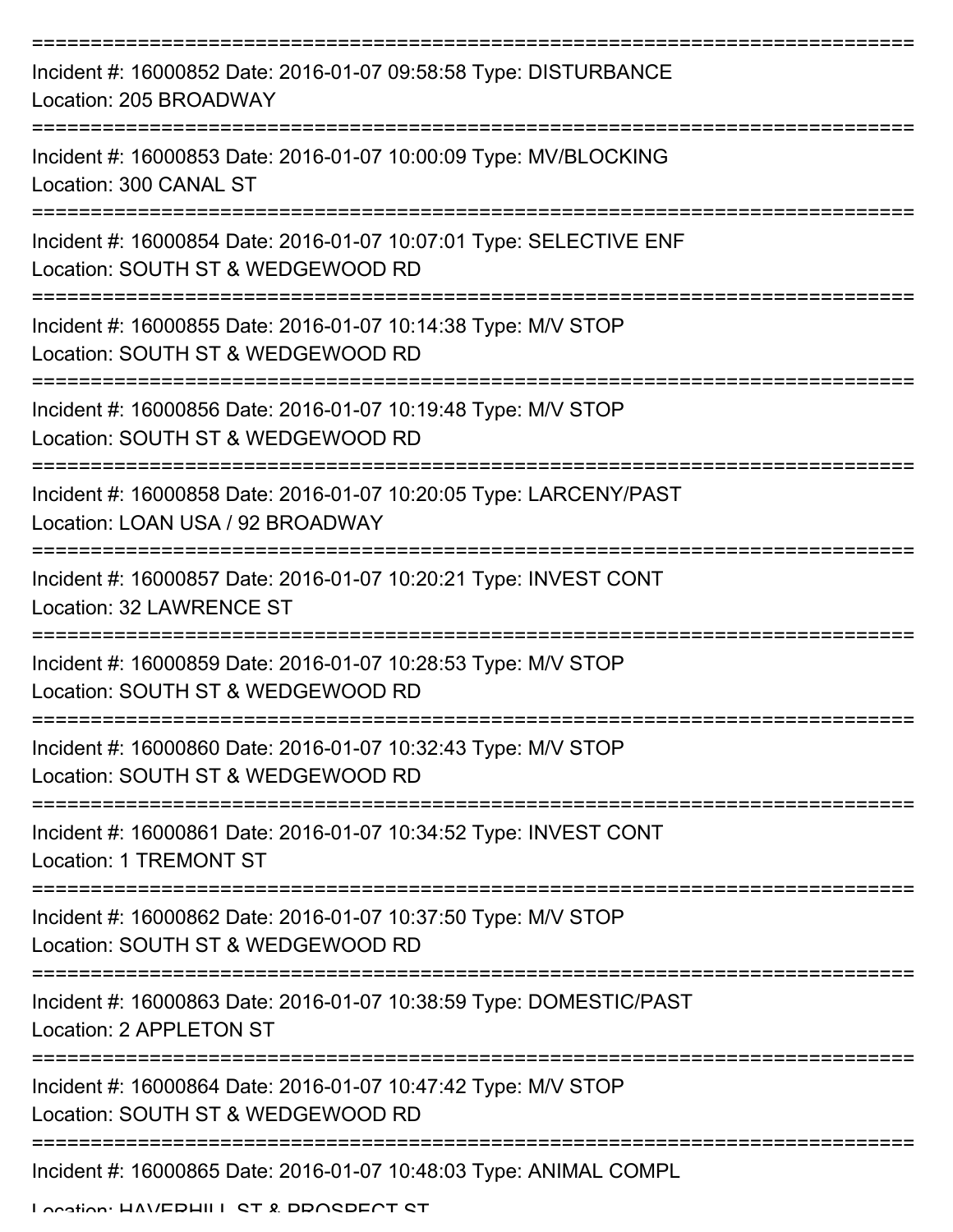| Incident #: 16000866 Date: 2016-01-07 10:48:34 Type: INVEST CONT<br>Location: 49 TREMONT ST         |
|-----------------------------------------------------------------------------------------------------|
| Incident #: 16000867 Date: 2016-01-07 10:57:40 Type: M/V STOP<br>Location: SOUTH ST & WEDGEWOOD RD  |
| Incident #: 16000868 Date: 2016-01-07 10:59:38 Type: STOL/MV/PAS<br>Location: 171 HIGH ST           |
| Incident #: 16000869 Date: 2016-01-07 11:02:40 Type: M/V STOP<br>Location: SOUTH ST & WEDGEWOOD RD  |
| Incident #: 16000870 Date: 2016-01-07 11:05:23 Type: INVEST CONT<br>Location: 26 ABBOTT ST          |
| Incident #: 16000871 Date: 2016-01-07 11:06:22 Type: M/V STOP<br>Location: 381 ESSEX ST             |
| Incident #: 16000872 Date: 2016-01-07 11:08:16 Type: CONFIS PROP<br>Location: 70 N PARISH RD        |
| Incident #: 16000873 Date: 2016-01-07 11:11:57 Type: M/V STOP<br>Location: SOUTH ST & WEDGEWOOD RD  |
| Incident #: 16000874 Date: 2016-01-07 11:16:46 Type: M/V STOP<br><b>Location: FALLS BRIDGE</b>      |
| Incident #: 16000875 Date: 2016-01-07 11:20:26 Type: INVEST CONT<br>Location: 12 BALLARD WY         |
| Incident #: 16000877 Date: 2016-01-07 11:21:50 Type: M/V STOP<br>Location: SOUTH ST & WEDGEWOOD RD  |
| Incident #: 16000876 Date: 2016-01-07 11:22:11 Type: LARCENY/PAST<br>Location: 63 PHILLIPS ST       |
| Incident #: 16000878 Date: 2016-01-07 11:25:56 Type: M/V STOP<br>Location: LORING ST & SALEM ST     |
| Incident #: 16000879 Date: 2016-01-07 11:26:53 Type: INVESTIGATION<br><b>Location: PEMBERTON WY</b> |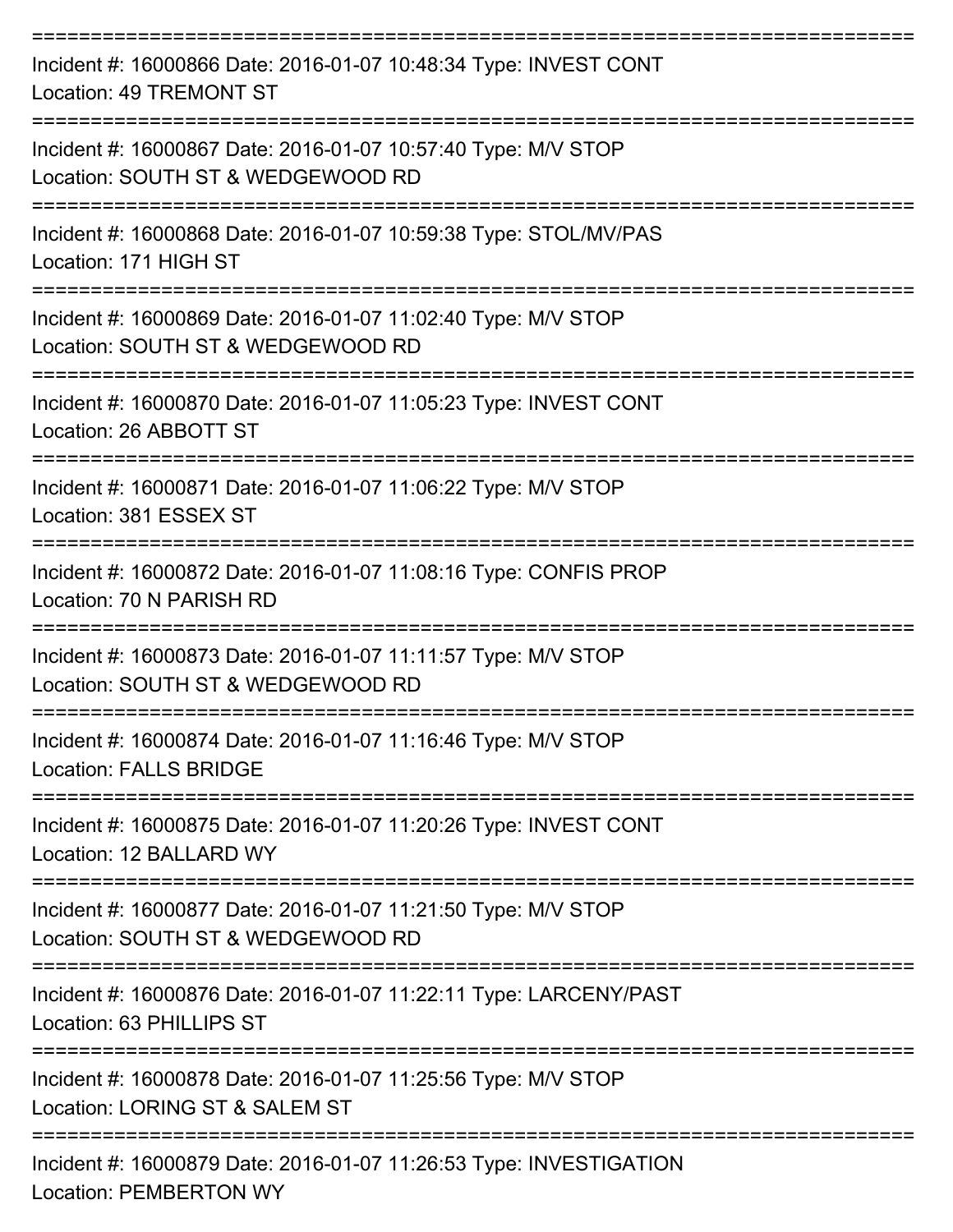| Incident #: 16000880 Date: 2016-01-07 11:28:00 Type: RECOV/STOL/MV<br>Location: PLATT ST & FERRY ST                                                |
|----------------------------------------------------------------------------------------------------------------------------------------------------|
| ;==================================<br>Incident #: 16000881 Date: 2016-01-07 11:29:45 Type: M/V STOP<br>Location: 334 ANDOVER ST                   |
| Incident #: 16000882 Date: 2016-01-07 11:31:20 Type: THREATS<br>Location: ARLINGTON SCHOOL / 150 ARLINGTON ST                                      |
| ==========================<br>Incident #: 16000883 Date: 2016-01-07 11:32:14 Type: M/V STOP<br>Location: 7 CHELMSFORD ST<br>---------------------- |
| Incident #: 16000884 Date: 2016-01-07 11:34:53 Type: TOW OF M/V<br>Location: 101 SHAWSHEEN RD                                                      |
| Incident #: 16000885 Date: 2016-01-07 11:38:24 Type: PARK & WALK<br>Location: BRADFORD ST & BROADWAY                                               |
| :======================<br>Incident #: 16000886 Date: 2016-01-07 11:46:42 Type: LARCENY/PAST<br>Location: 270 CANAL ST                             |
| Incident #: 16000887 Date: 2016-01-07 11:47:45 Type: M/V STOP<br>Location: MERRIMACK ST & S UNION ST                                               |
| Incident #: 16000888 Date: 2016-01-07 11:56:23 Type: AUTO ACC/PED<br>Location: CANAL ST & MARSTON ST                                               |
| Incident #: 16000889 Date: 2016-01-07 12:07:01 Type: M/V STOP<br>Location: COMMON ST & NEWBURY ST                                                  |
| Incident #: 16000890 Date: 2016-01-07 12:09:36 Type: PARK & WALK<br>Location: BRADFORD ST & BROADWAY                                               |
| Incident #: 16000891 Date: 2016-01-07 12:23:03 Type: M/V STOP<br>Location: GRAFTON ST & S UNION ST                                                 |
| Incident #: 16000893 Date: 2016-01-07 12:24:03 Type: TOW OF M/V<br>Location: OASIS ADULT HEALTH CENTER / 120 BROADWAY                              |
| Incident #: 16000892 Date: 2016-01-07 12:27:07 Type: LOST PROPERTY<br>Location: 17 KENDALL ST                                                      |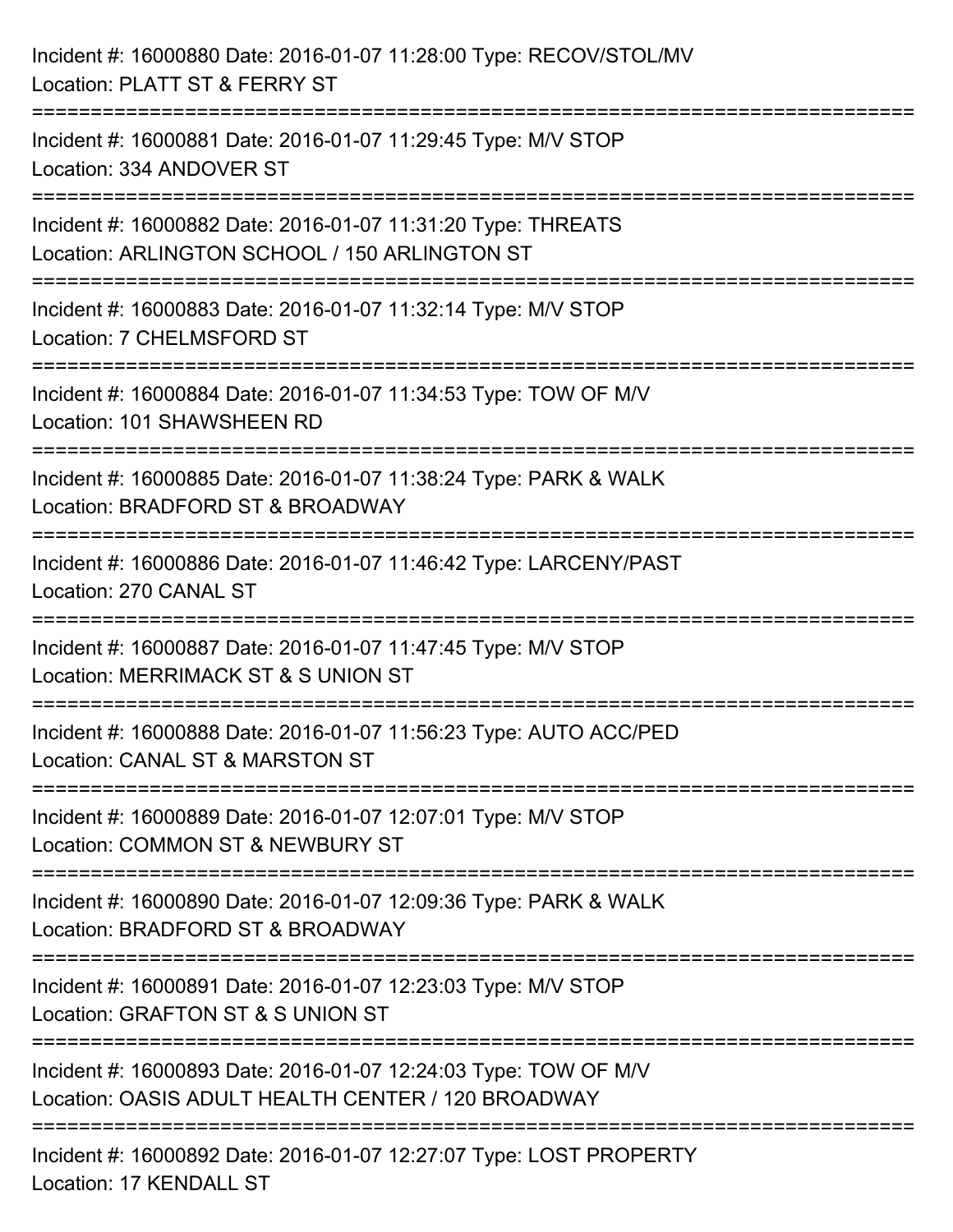| Incident #: 16000894 Date: 2016-01-07 12:30:04 Type: SUICIDE ATTEMPT<br>Location: 15 ACTON ST FL 1                         |
|----------------------------------------------------------------------------------------------------------------------------|
| Incident #: 16000895 Date: 2016-01-07 12:44:27 Type: UNWANTEDGUEST<br>Location: 30 NORRIS ST                               |
| Incident #: 16000896 Date: 2016-01-07 12:47:56 Type: M/V STOP<br>Location: JACKSON ST & KNOX ST<br>:====================== |
| Incident #: 16000897 Date: 2016-01-07 13:00:21 Type: A&B PAST<br>Location: BRUCE SCHOOL / 135 BUTLER ST                    |
| Incident #: 16000898 Date: 2016-01-07 13:07:06 Type: A&B PAST<br>Location: ARLINGTON SCHOOL / 150 ARLINGTON ST             |
| Incident #: 16000899 Date: 2016-01-07 13:25:55 Type: AUTO ACC/NO PI<br>Location: 13 JORDAN ST                              |
| Incident #: 16000900 Date: 2016-01-07 13:28:25 Type: AUTO ACC/NO PI<br>Location: BROADWAY & CROSS ST                       |
| Incident #: 16000901 Date: 2016-01-07 13:28:30 Type: M/V STOP<br>Location: TRIPOLI BAKERY INC / 106 COMMON ST              |
| Incident #: 16000902 Date: 2016-01-07 13:44:45 Type: M/V STOP<br>Location: HAFFNERS GAS STATION / 194 S BROADWAY           |
| Incident #: 16000903 Date: 2016-01-07 13:48:06 Type: M/V STOP<br>Location: MYRTLE ST & SPRUCE ST                           |
| Incident #: 16000904 Date: 2016-01-07 14:01:50 Type: WARRANT SERVE<br>Location: 113 RIVER POINTE WY #61-11                 |
| Incident #: 16000905 Date: 2016-01-07 14:02:39 Type: M/V STOP<br>Location: FROSTY MUG / 275 MERRIMACK ST                   |
| Incident #: 16000906 Date: 2016-01-07 14:06:20 Type: M/V STOP<br>Location: BROADWAY & LOWELL ST                            |
| Incident #: 16000907 Date: 2016-01-07 14:06:42 Type: GENERAL SERV<br>Location: 156 MYRTLE ST                               |

===========================================================================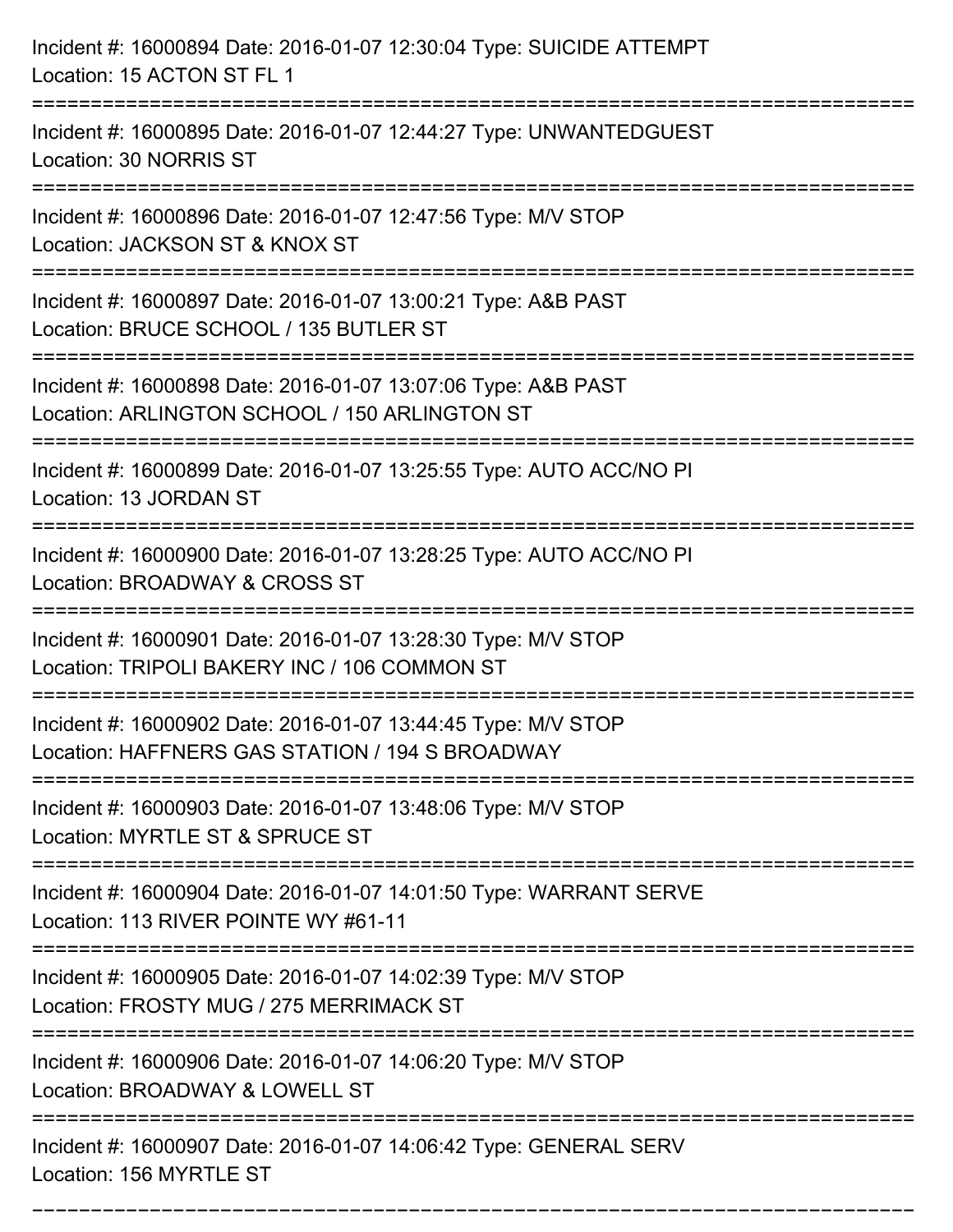| Incident #: 16000909 Date: 2016-01-07 14:11:12 Type: DRUG VIO<br>Location: BLANCHARD ST & SALEM ST                |
|-------------------------------------------------------------------------------------------------------------------|
| Incident #: 16000908 Date: 2016-01-07 14:11:13 Type: M/V STOP<br>Location: BROADWAY & LOWELL ST                   |
| Incident #: 16000911 Date: 2016-01-07 14:16:42 Type: LARCENY/PAST<br>Location: WALK IN WALK IN / 177 EXCHANGE ST  |
| Incident #: 16000910 Date: 2016-01-07 14:17:11 Type: M/V STOP<br>Location: BROADWAY & LOWELL ST                   |
| Incident #: 16000912 Date: 2016-01-07 14:23:44 Type: M/V STOP<br>Location: 295ZB1 / BROADWAY & LOWELL ST          |
| Incident #: 16000913 Date: 2016-01-07 14:37:22 Type: M/V STOP<br>Location: 8KK350 / 9 HANCOCK ST                  |
| Incident #: 16000914 Date: 2016-01-07 14:49:10 Type: UNWANTEDGUEST<br>Location: 50 BROADWAY                       |
| Incident #: 16000915 Date: 2016-01-07 15:13:26 Type: M/V STOP<br>Location: COMMON ST & NEWBURY ST                 |
| Incident #: 16000916 Date: 2016-01-07 15:16:22 Type: 209A/SERVE<br>Location: 138 S UNION ST                       |
| Incident #: 16000917 Date: 2016-01-07 15:16:49 Type: A&B D/W PAST<br>Location: WALK IN WALK IN / 8 DIAMOND ST #15 |
| Incident #: 16000918 Date: 2016-01-07 15:22:15 Type: 209A/SERVE<br>Location: 56 SPRINGFIELD ST                    |
| Incident #: 16000919 Date: 2016-01-07 15:40:31 Type: M/V STOP<br>Location: BROADWAY & LOWELL ST                   |
| Incident #: 16000920 Date: 2016-01-07 15:41:36 Type: M/V STOP<br>Location: COMMON ST & NEWBURY ST                 |
| Incident #: 16000921 Date: 2016-01-07 15:44:29 Type: M/V STOP<br>Location: LAWRENCE ST & LEXINGTON ST             |
|                                                                                                                   |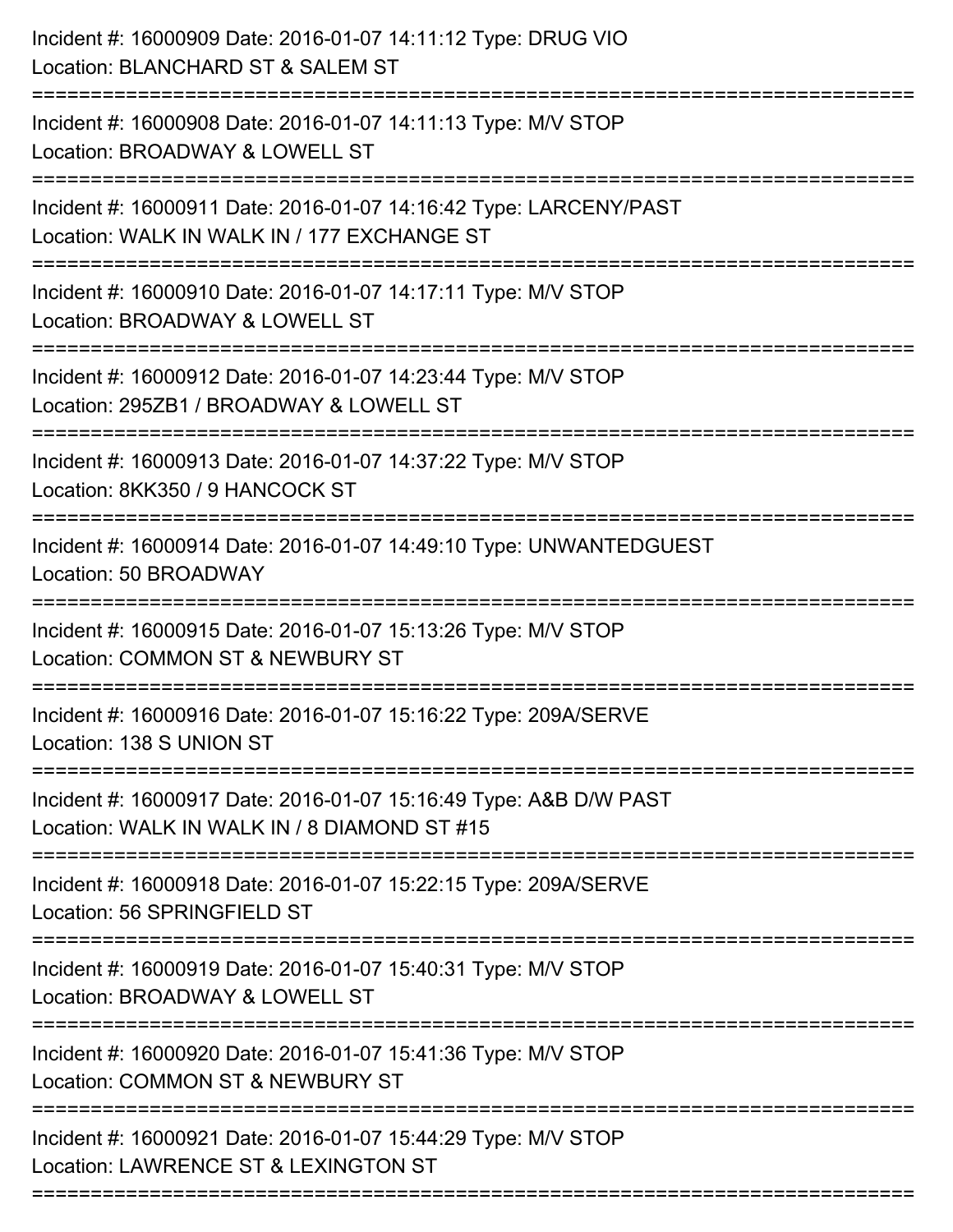Location: HAMPSHIRE ST & LOWELL ST =========================================================================== Incident #: 16000923 Date: 2016-01-07 16:03:15 Type: M/V STOP Location: CENTRAL BRIDGE =========================================================================== Incident #: 16000924 Date: 2016-01-07 16:28:48 Type: MEDIC SUPPORT Location: 91 PHILLIPS ST FL 3RD FL =========================================================================== Incident #: 16000925 Date: 2016-01-07 16:30:51 Type: MISSING PERS Location: 71 N PARISH RD =========================================================================== Incident #: 16000926 Date: 2016-01-07 16:33:33 Type: DISORDERLY Location: INMAN ST =========================================================================== Incident #: 16000927 Date: 2016-01-07 16:38:17 Type: DISTURBANCE Location: HAMPSHIRE ST & HAVERHILL ST =========================================================================== Incident #: 16000928 Date: 2016-01-07 16:44:52 Type: MAN DOWN Location: BURGER KING / 187 BROADWAY =========================================================================== Incident #: 16000929 Date: 2016-01-07 16:46:23 Type: M/V STOP Location: AMESBURY ST & ESSEX ST =========================================================================== Incident #: 16000930 Date: 2016-01-07 16:52:55 Type: LARCENY/MV/PAST Location: WILLOW ST =========================================================================== Incident #: 16000931 Date: 2016-01-07 17:10:32 Type: MISSING PERS Location: 12 PORTLAND ST =========================================================================== Incident #: 16000932 Date: 2016-01-07 17:14:03 Type: UNWANTEDGUEST Location: MCDONALDS / 50 BROADWAY =========================================================================== Incident #: 16000933 Date: 2016-01-07 17:21:45 Type: 209A/SERVE Location: 359 HAVERHILL ST =========================================================================== Incident #: 16000934 Date: 2016-01-07 17:23:04 Type: DOMESTIC/PROG Location: 61 MAY ST FL 2 =========================================================================== Incident #: 16000935 Date: 2016-01-07 17:25:16 Type: M/V STOP Location: BERKELEY & STEARNS ===========================================================================

Incident #: 16000936 Date: 2016 01 07 17:29:41 Type: 209A/SERVE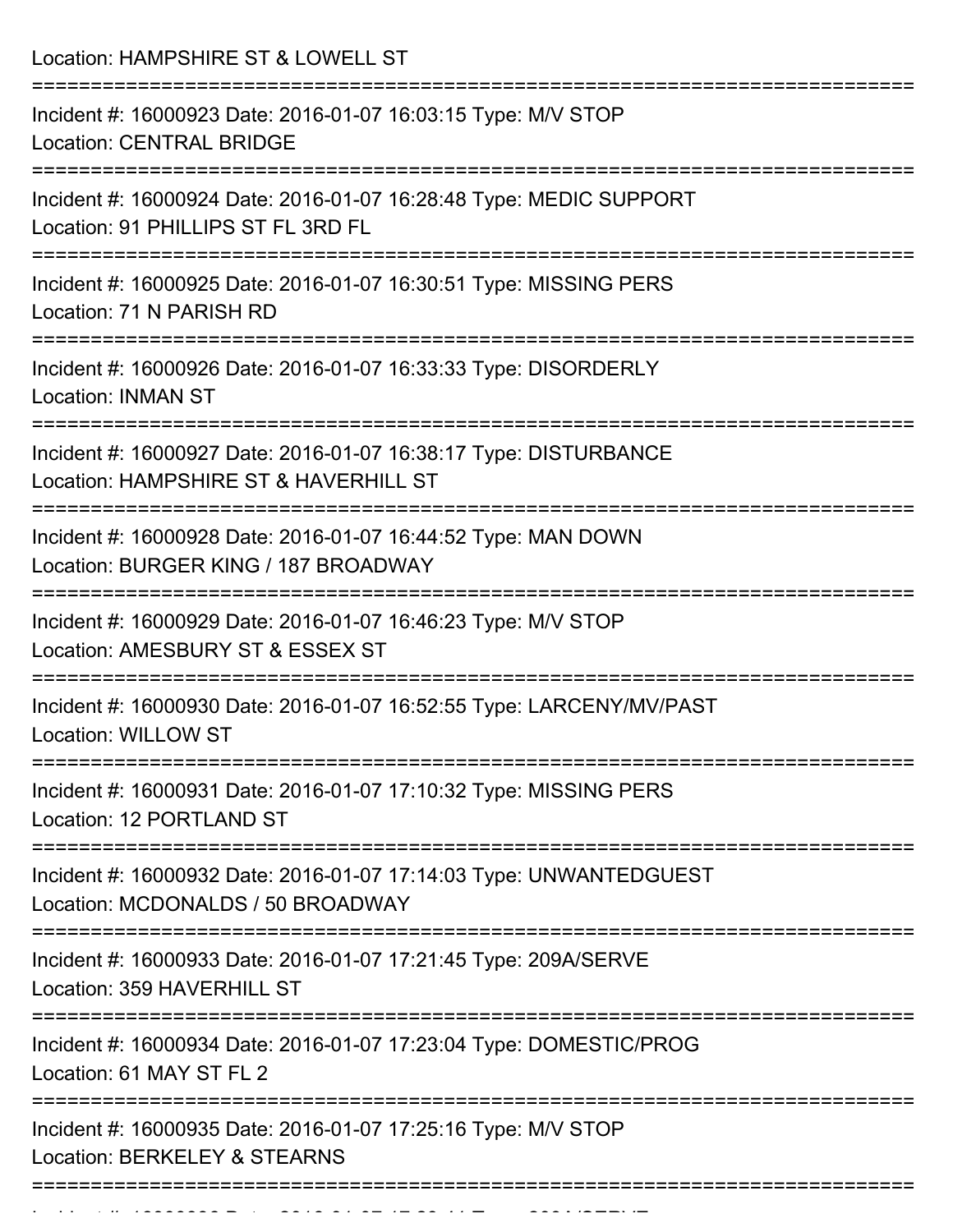Location: 383 HAVERHILL ST

| Incident #: 16000937 Date: 2016-01-07 17:30:32 Type: FIRE<br>Location: 85 ANDOVER ST FL 1                                                    |
|----------------------------------------------------------------------------------------------------------------------------------------------|
| Incident #: 16000938 Date: 2016-01-07 17:34:53 Type: 209A/SERVE<br>Location: 154 MAPLE ST                                                    |
| Incident #: 16000939 Date: 2016-01-07 17:42:08 Type: M/V STOP<br>Location: COMMON ST & LAWRENCE ST                                           |
| Incident #: 16000941 Date: 2016-01-07 17:42:38 Type: B&E/PROG<br>Location: 100 ABBOTT ST                                                     |
| Incident #: 16000940 Date: 2016-01-07 17:43:14 Type: DRUG VIO<br>Location: 255 BRUCE ST                                                      |
| Incident #: 16000942 Date: 2016-01-07 17:45:59 Type: SUS PERS/MV<br>Location: MCDONALDS / 50 BROADWAY                                        |
| Incident #: 16000943 Date: 2016-01-07 17:51:33 Type: 209A/SERVE<br>Location: 17 LORING ST                                                    |
| Incident #: 16000944 Date: 2016-01-07 18:03:20 Type: M/V STOP<br>Location: 90 LOWELL ST                                                      |
| Incident #: 16000945 Date: 2016-01-07 18:05:59 Type: M/V STOP<br>Location: MARKET ST & PARKER ST                                             |
| Incident #: 16000946 Date: 2016-01-07 18:10:03 Type: M/V STOP<br>Location: LAWRENCE ST & LEBANON ST                                          |
| Incident #: 16000947 Date: 2016-01-07 18:18:04 Type: M/V STOP<br>Location: FRANKLIN ST & LOWELL ST                                           |
| -------------------------------------<br>Incident #: 16000948 Date: 2016-01-07 18:19:43 Type: GUN CALL<br>Location: JACKSON ST & KENDRICK ST |
| Incident #: 16000949 Date: 2016-01-07 18:27:03 Type: 209A/SERVE<br>Location: 80 BOWDOIN ST                                                   |
|                                                                                                                                              |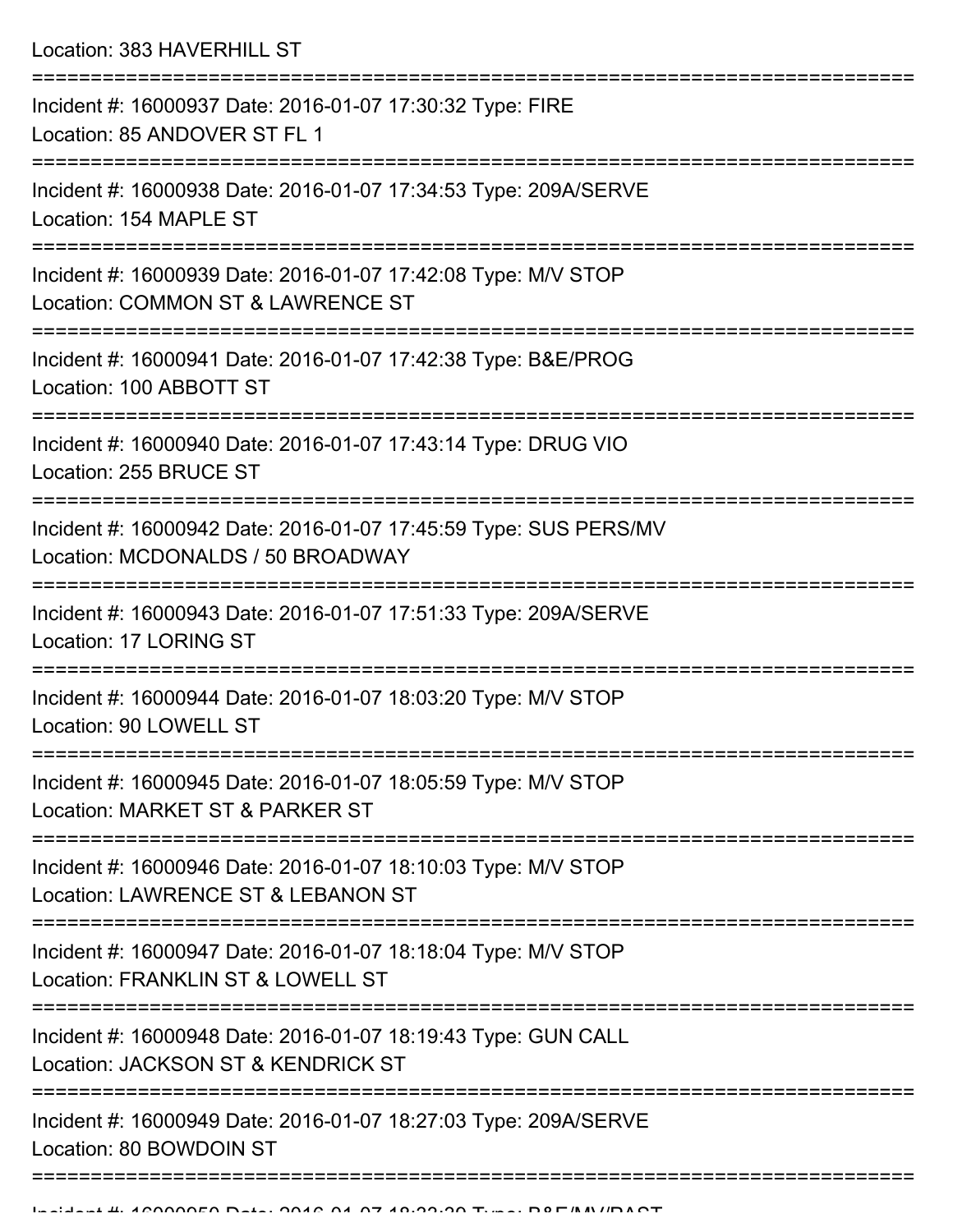Location: 6 DIAMOND ST #6

=========================================================================== Incident #: 16000951 Date: 2016-01-07 18:58:04 Type: M/V STOP Location: CENTRAL BRIDGE / 0 CANAL =========================================================================== Incident #: 16000952 Date: 2016-01-07 19:05:15 Type: SUS PERS/MV Location: 160 WINTHROP AV =========================================================================== Incident #: 16000953 Date: 2016-01-07 19:12:19 Type: M/V STOP Location: ALLSTON ST & HOWARD ST =========================================================================== Incident #: 16000954 Date: 2016-01-07 19:14:59 Type: ALARMS Location: 65 BROOKFIELD ST =========================================================================== Incident #: 16000955 Date: 2016-01-07 19:23:20 Type: SUS PERS/MV Location: 2 BIGELOW ST =========================================================================== Incident #: 16000956 Date: 2016-01-07 19:26:53 Type: AUTO ACC/NO PI Location: 220 SOUTH BROADWAY ST =========================================================================== Incident #: 16000957 Date: 2016-01-07 19:38:05 Type: GENERAL SERV Location: 8 DIAMOND ST =========================================================================== Incident #: 16000958 Date: 2016-01-07 19:41:00 Type: MEDIC SUPPORT Location: 35 COMMON ST =========================================================================== Incident #: 16000959 Date: 2016-01-07 19:47:12 Type: INVESTIGATION Location: 20 SAVOIE AV =========================================================================== Incident #: 16000960 Date: 2016-01-07 20:01:54 Type: ROBBERY ARMED Location: LOWELL ST & WINTER ST =========================================================================== Incident #: 16000961 Date: 2016-01-07 20:06:47 Type: M/V STOP Location: COMMON ST & JACKSON ST =========================================================================== Incident #: 16000963 Date: 2016-01-07 20:09:00 Type: SUS PERS/MV Location: 155-159 NEWBURY ST =========================================================================== Incident #: 16000962 Date: 2016-01-07 20:09:13 Type: ASSSIT OTHER PD Location: SUMMER ST & UNION ST ===========================================================================

Incident #: 16000964 Date: 2016-01-07 21:00:36 Type: SUS PERS/MV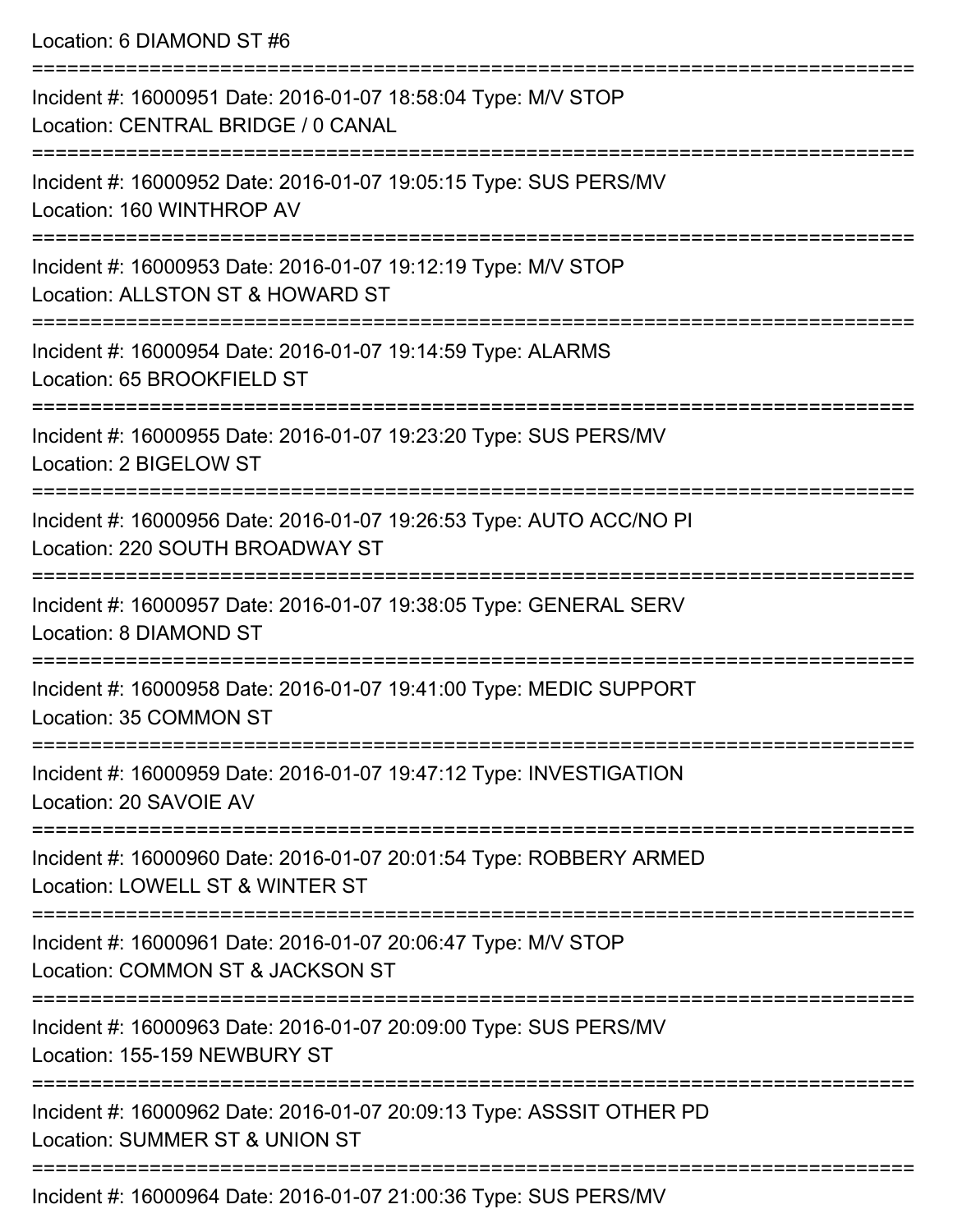| Incident #: 16000965 Date: 2016-01-07 21:16:27 Type: TOW/REPOSSED<br>Location: 8 EASTON ST                                       |
|----------------------------------------------------------------------------------------------------------------------------------|
| Incident #: 16000967 Date: 2016-01-07 21:23:57 Type: GEN OFFENCES<br>Location: 171 HIGH ST                                       |
| Incident #: 16000966 Date: 2016-01-07 21:24:39 Type: ALARM/BURG<br>Location: CENTRO DE NUTRICION / 107 ESSEX ST                  |
| Incident #: 16000968 Date: 2016-01-07 21:28:54 Type: LARCENY/PAST<br>Location: 99 JACKSON ST                                     |
| Incident #: 16000969 Date: 2016-01-07 21:39:22 Type: DISTURBANCE<br>Location: 317 S BROADWAY                                     |
| Incident #: 16000970 Date: 2016-01-07 21:39:34 Type: 209A/VIOLATION<br>Location: 80 BAILEY ST FL 1                               |
| Incident #: 16000971 Date: 2016-01-07 21:43:55 Type: CK WELL BEING<br>Location: 48 ATKINSON ST                                   |
| Incident #: 16000972 Date: 2016-01-07 21:56:49 Type: M/V STOP<br>Location: COMMON ST & LAWRENCE ST                               |
| ===================<br>Incident #: 16000973 Date: 2016-01-07 21:57:36 Type: ALARMS<br>Location: WEATHERBEE SCHOOL / 75 NEWTON ST |
| Incident #: 16000974 Date: 2016-01-07 22:51:08 Type: M/V STOP<br>Location: 7 SUMMER ST                                           |
| Incident #: 16000975 Date: 2016-01-07 22:53:17 Type: HOME INVASION<br>Location: 105 MARGIN ST FL 2                               |
| Incident #: 16000976 Date: 2016-01-07 22:59:51 Type: M/V STOP<br>Location: HAFFNER'S GAS STATION / 69 PARKER ST                  |
| Incident #: 16000977 Date: 2016-01-07 22:59:57 Type: DISTURBANCE<br>Location: 204 S UNION ST #3R                                 |
| Incident #: 16000978 Date: 2016-01-07 23:06:06 Type: NOISE ORD                                                                   |